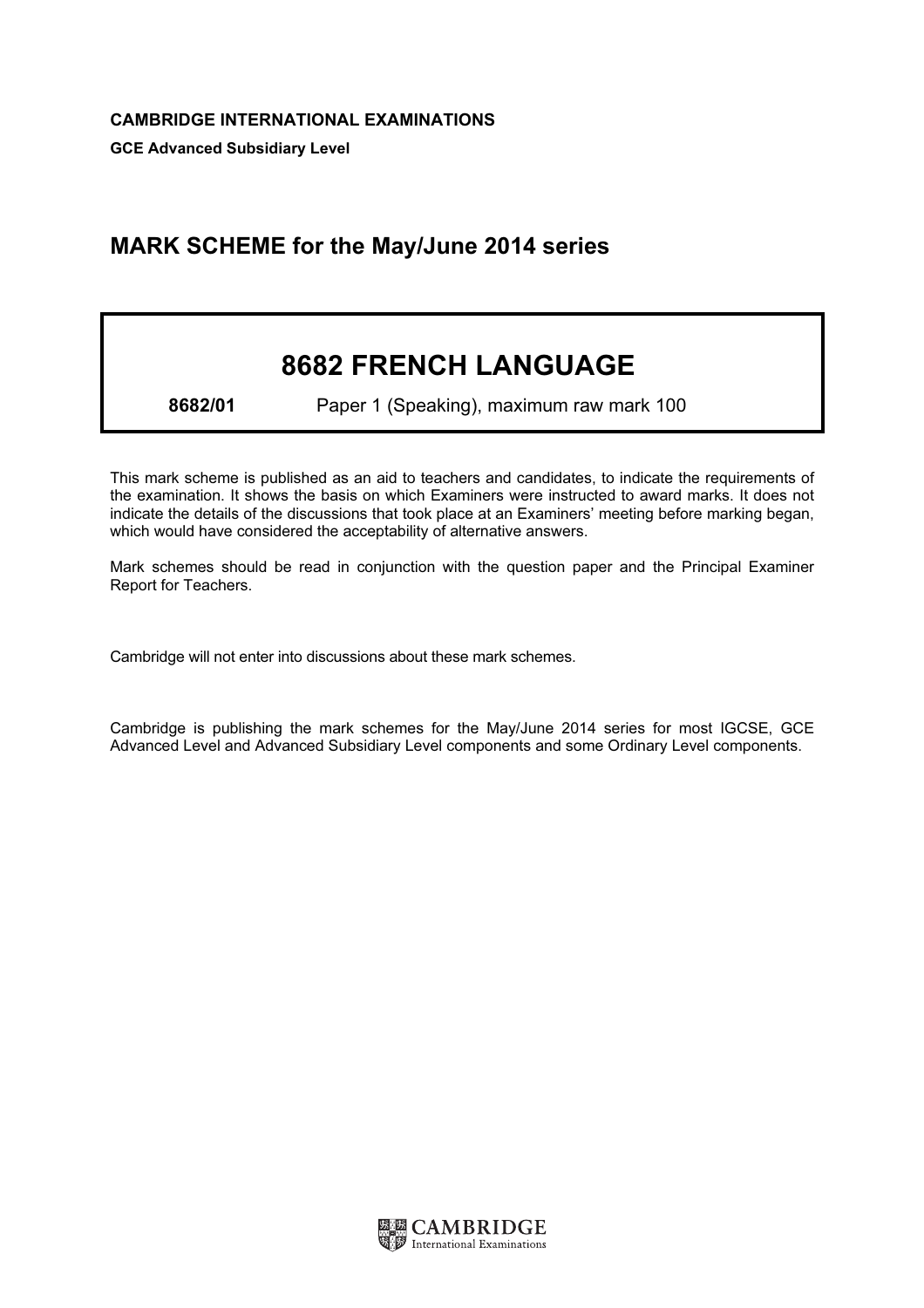| Page 2 | <b>Mark Scheme</b>           | <b>Syllabus</b> | Paper |
|--------|------------------------------|-----------------|-------|
|        | GCE AS LEVEL - May/June 2014 | 8682            |       |

## Section 1: Presentation (20 marks)

- Content and Presentation 10 marks
- Pronunciation and Intonation 5 marks
- Language 5 marks

Candidates who make no specific reference to the contemporary society or cultural heritage of a country where the language is spoken will have their mark for Content and Presentation halved.

| <b>Content and Presentation</b>                                                        |                                                                                                                                                                                                                           | <b>Pronunciation and Intonation</b> |                                                                                                                                     | Language                |                                                                                                                                                                                  |
|----------------------------------------------------------------------------------------|---------------------------------------------------------------------------------------------------------------------------------------------------------------------------------------------------------------------------|-------------------------------------|-------------------------------------------------------------------------------------------------------------------------------------|-------------------------|----------------------------------------------------------------------------------------------------------------------------------------------------------------------------------|
| Knowledge of facts; ability to<br>express opinions and raise<br>issues for discussion. |                                                                                                                                                                                                                           |                                     |                                                                                                                                     |                         |                                                                                                                                                                                  |
| 9/10                                                                                   | Full and well organised<br>coverage of the topic;<br>ideas and opinions<br>included as well as<br>factual points; lively<br>presentation; examiner's<br>interest sustained.                                               | 5                                   | Outstanding pronunciation<br>and intonation; an<br>occasional slight mistake or<br>hesitation. Not necessarily a<br>native speaker. | $5\phantom{1}$          | Has a very good feeling for<br>the language; speaks<br>fluently and accurately;<br>shows good use of relevant<br>idiom and uses a wide<br>range of structures and<br>vocabulary. |
| 7/8                                                                                    | Good exposition and<br>sound organisation of the<br>topic; makes relevant<br>factual points though may<br>be less good in ideas and<br>opinions; presentation<br>somewhat stilted though<br>keeps examiner's<br>interest. | $\blacktriangle$                    | Good pronunciation, makes<br>a fair attempt at correct<br>intonation and expression;<br>some mistakes and/or<br>hesitation          | $\overline{\mathbf{4}}$ | Speaks fairly fluently and<br>accurately; uses idiom with<br>a reasonable range of<br>structures and vocabulary.                                                                 |
| 5/6                                                                                    | Adequate exposition of<br>the topic; few ideas or<br>opinions; evidence of<br>preparation but<br>presentation pedestrian.                                                                                                 | $\overline{\mathbf{3}}$             | A fair degree of accuracy in<br>pronunciation; quite a<br>number of errors; some<br>attempt at intonation and<br>expression.        | $\mathbf{3}$            | May speak with hesitation;<br>adequate range of<br>structures and vocabulary;<br>no ambiguity of meaning.                                                                        |
| 3/4                                                                                    | Material thin; rambling,<br>repetitious; hardly any<br>ideas or opinions; in<br>danger of losing the<br>examiner's interest.                                                                                              | $\overline{2}$                      | Intelligible but shows<br>marked influence of mother<br>tongue and very many<br>errors of pronunciation                             | $\overline{2}$          | Marked hesitation; limited<br>range of structures and<br>vocabulary; leading to<br>some ambiguity of<br>meaning.                                                                 |
| 0/1/2                                                                                  | Very little factual<br>information; material<br>irrelevant; vague,<br>arguments incoherent;<br>little effort at presentation.                                                                                             | 0/1                                 | Very poor; many gross<br>errors; frequently<br>incomprehensible.                                                                    | 0/1                     | Very marked hesitation;<br>severe limitations of<br>structures and vocabulary;<br>thought processes basically<br>influenced by mother<br>tongue.                                 |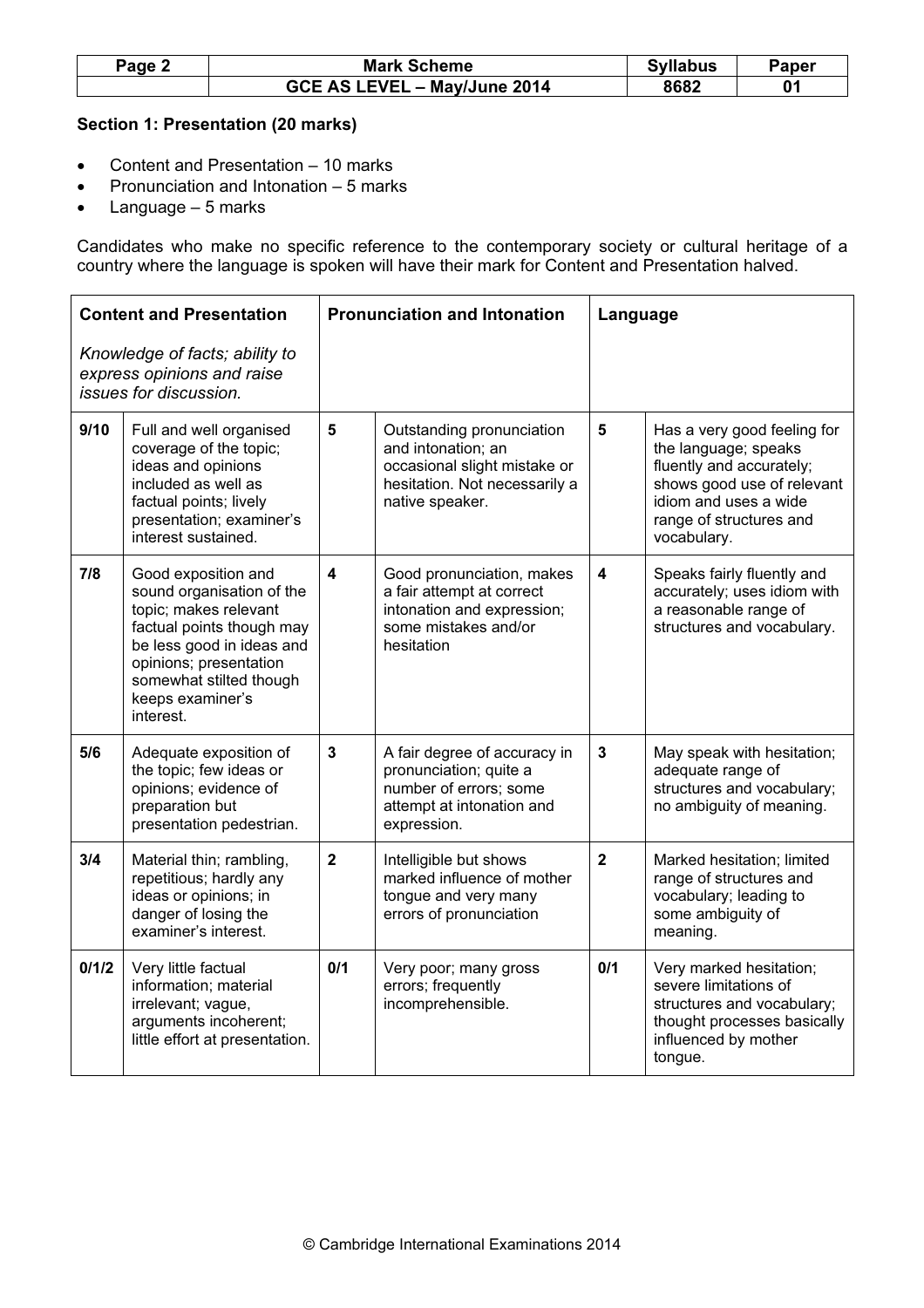| Page: | <b>Mark Scheme</b>           | <b>Syllabus</b> | Paper |
|-------|------------------------------|-----------------|-------|
|       | GCE AS LEVEL - May/June 2014 | 8682            | 01    |

## Section 2: Topic Conversation (40 marks) and Section 3: General Conversation (40 marks)

- Comprehension and Responsiveness 10 marks • Accuracy – 10 marks • Range of vocabulary and structures • Providing Information and Opinions – 5 marks
- Feel for the Language  $-10$  marks
- Seeking Information and Opinions 5 marks

 $\top$ 

 $\overline{\phantom{a}}$ 

| <b>Comprehension &amp;</b><br><b>Responsiveness</b>                                                                                                                                                                                                                 | <b>Accuracy</b>                                                                                                                                                             | <b>Feel for the Language</b>                                                                                                                                                               |  |
|---------------------------------------------------------------------------------------------------------------------------------------------------------------------------------------------------------------------------------------------------------------------|-----------------------------------------------------------------------------------------------------------------------------------------------------------------------------|--------------------------------------------------------------------------------------------------------------------------------------------------------------------------------------------|--|
| $9 - 10$<br>Very good<br>No problems of comprehension.<br>Responses are natural and<br>spontaneous even to<br>unexpected questions. Able to<br>present and defend a point of<br>view in discussion.                                                                 | $9 - 10$<br>Very good<br>Consistently accurate. Only<br>occasional minor slips.                                                                                             | $9 - 10$<br>Very good<br>Has a very good feeling for the<br>language and is able to express<br>concepts fluently in appropriate<br>idiom. Negligible influence from<br>the mother tongue.  |  |
| $7 - 8$<br>Good<br>Few problems of<br>comprehension. Responds<br>thoughtfully, and copes fairly<br>well with unexpected questions.<br>Reasonably forthcoming but<br>tends to follow Examiner's lead.                                                                | $7 - 8$<br>Good<br>Accuracy generally good, with<br>more frequent errors than in the<br>very best candidates. Shows a<br>sound basic understanding of<br>grammatical usage. | $7 - 8$<br>Good<br>Has a very good feeling for the<br>language. Shows competent<br>use of relevant idiom. Avoids<br>significant influence from<br>mother tongue.                           |  |
| $5 - 6$<br><b>Satisfactory</b><br>Understands questions on basic<br>situations and concepts, but has<br>difficulty with more complicated<br>ideas. Some delay in response.<br>Needs encouragement to<br>develop topics. OR Relies<br>heavily on prepared responses. | $5-6$<br><b>Satisfactory</b><br>Accuracy indicates a measure of<br>competence but with some<br>obvious and significant gaps in<br>grammatical usage.                        | $5-6$<br><b>Satisfactory</b><br>Feeling for the language evident<br>with some occasional use of<br>relevant idiom. Thought<br>processes and expression are<br>influenced by mother tongue. |  |
| $3 - 4$<br>Weak<br>Has general difficulty in<br>understanding. Limited response<br>to questions on the majority of<br>topics raised.                                                                                                                                | Weak<br>$3 - 4$<br>Generally inaccurate use of the<br>language.                                                                                                             | Weak<br>$3 - 4$<br>Has scant feeling for the idiom.<br>Generally translates literally<br>from the mother tongue.                                                                           |  |
| $0 - 2$<br>Poor<br>Severe problems of<br>comprehension. Very marked<br>hesitation. Limited<br>responsiveness.                                                                                                                                                       | $0 - 2$<br>Poor<br>No grasp of grammatical<br>accuracy. Errors constant and<br>repeated.                                                                                    | $0 - 2$<br>Poor<br>Has no feeling for the foreign<br>target language.                                                                                                                      |  |